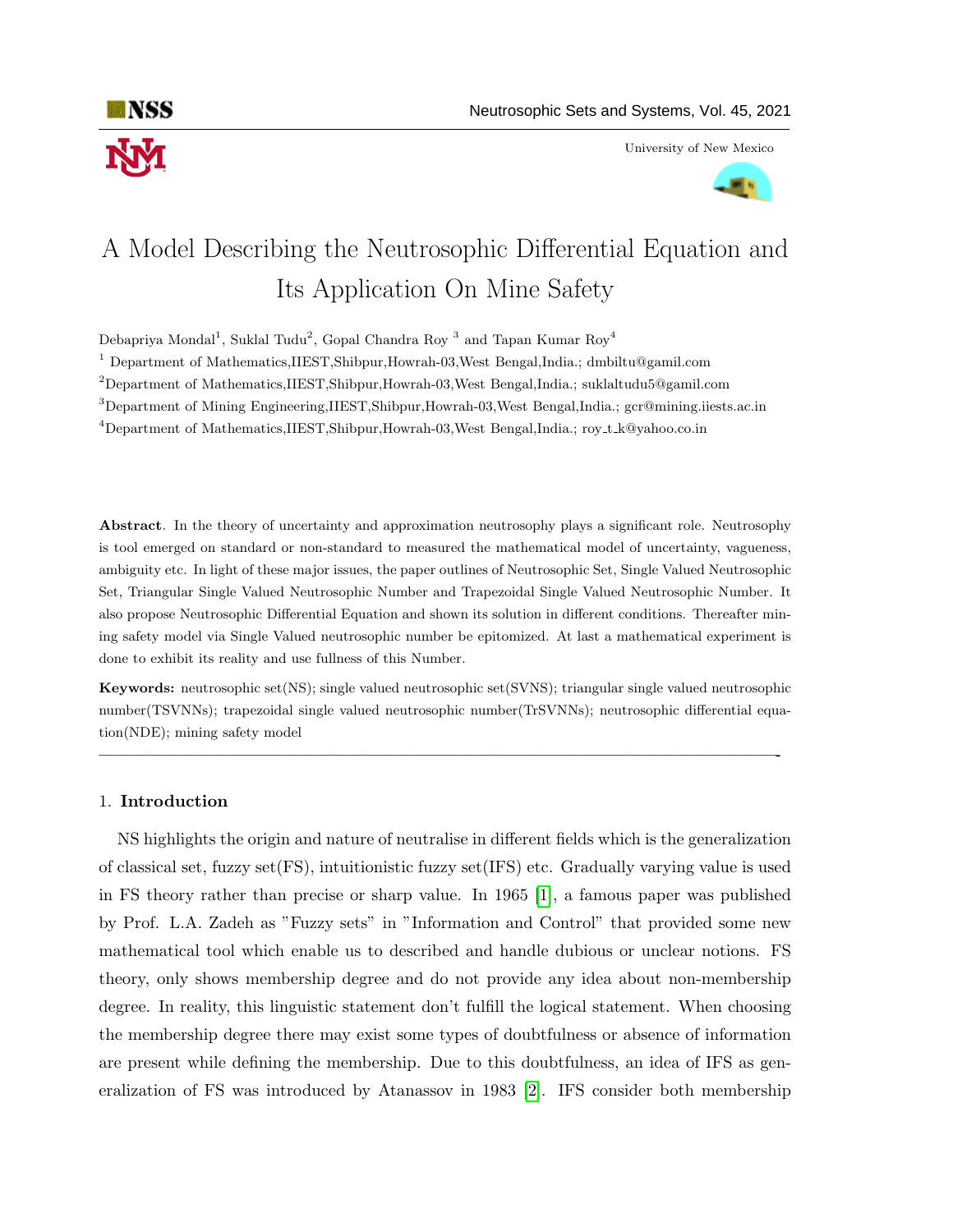and non-membership function. IFS only pick up incomplete information. In 2003 [\[3\]](#page-14-2), A new concept, say, NS was innovated by Smarandache. It deals with the study of origin, nature and scope of neutralise, as well as their interaction with different idealism spectra. NS is the generalization of CS, FS, IFS and so on. A NS can be distinguish by a truth membership function  $\mu_T$ , an indeterminacy membership function  $\nu_I$ , and a falsity membership function ' $\sigma_F$ '. In NS:  $\mu_T$ ,  $\nu_I$  and  $\sigma_F$  are not dependent, which is useful in situations such as information fusion. In NS  $\mu_T$ ,  $\nu_I$ ,  $\sigma_F$  being the real standard or non standard subset of  $\neg$ [0, 1[ $\neg$ <sub>1</sub>, moreover in SNVS,  $\mu_T$ ,  $\nu_I$ ,  $\sigma_F$  be the subset of [0,1]. From philosophical point of view, NS generalised the above mentioned sets but from scientific or engineering point of view, need to be defined. Else it's difficult to apply in many real application.

It is much noticed that when modeling some problems related to physical science and engineering, where the parameters are unknown but performed in an interval. Before, the application of interval arithmetic managed such circumstances, where mathematical calculation is done on intervals to get the estimate of target quantities in respective intervals. Fuzzy arithmetic is the generalization of the intervals arithmetic. As the principle definition of FS which approve gradation of membership for an element of the Universal set. So the situation of the modeling based on fuzzy arithmetic is awaited to publish more realistically. There are several types of fuzzy number are exist. These are applied in Decision-making problem and so on [\[4\]](#page-14-3). But it is not efficient for any application where the knowledge about membership degree is lacking. Latter generalization it to intuitionistic fuzzy number [\[5\]](#page-14-4) were developed. In these paper we define several types of neutrosophic numbers and their cuts.

In the field of science & engineering, differentiation takes on an evidential role. Many problems stand up with uncertain or imprecise parameters. Due to this naiveness, we bear upon the differential equation with imprecise parameters. Fuzzy differential equation [\[6\]](#page-14-5) has been proposed to model this uncertainty. However, it consider only membership value. Later, intuitionistic fuzzy differential [\[7\]](#page-14-6) equation was founded with degree of membership and non-membership function. However, the term indeterminacy is absent in the above logic's. Hence, neutrosophic differential eqaution(NDE) [\[8](#page-14-7)[–10\]](#page-14-8) was developed to model indeterminacy. In this paper, a mining safety model describe [\[11\]](#page-14-9), this model consist of three differential equations, those differential equations describe via Single Valued Neutrosophic Number(SVNNs). The solution of the equation is describe later.

In reality, the collected data, in many situations, it was observed that is insufficient and transmit some misinformation. As a result, the solution obtained from these data suffers with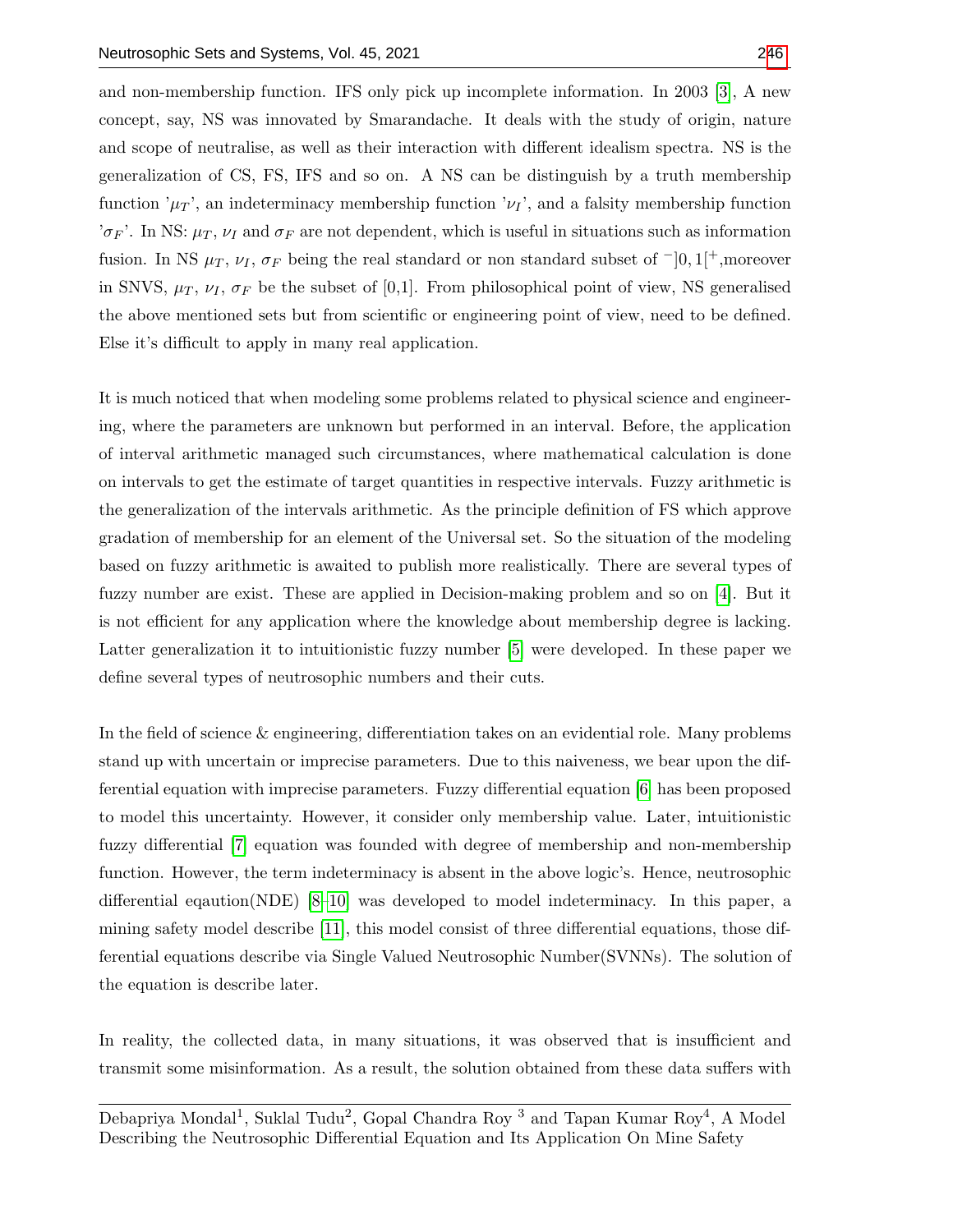insufficiency and inconsistency. In these situations, the neutrosophic sets offer better result.

We have designed the paper in the following way: Section-2 gives some preliminaries concept and definition. Section-3 contains definition of NDE. Section-4 contains solution of NDE with numerical example. Section-5 contains Mining Safety model. Section-6 contains Mining safety model formulation. Section-7 described solution mode of the model. Section-8 contains numerical experiment and consequently, conclusions are discussed in Section-9. The references are shown in Section-10.

#### 2. Preliminaries

#### 2.1. Definition of NS  $[12]$

Let  $\mathfrak U$  be a Universal set. A NS  $\tilde{\mathcal A}^{NS}$  of  $\mathfrak U$  be defined by  $\tilde{\mathcal A}^{NS} = \langle (\mathfrak u; \mu_T (\mathfrak u), \nu_I (\mathfrak u), \sigma_F (\mathfrak u)) : \mathfrak u \in$  $\mathfrak{U}$  where  $\mu_T(\mathfrak{u}), \nu_I(\mathfrak{u}), \sigma_F(\mathfrak{u})$  be outlined as the truth membership, indeterminacy membership, falsity membership grade of u in  $\tilde{\mathcal{A}}^{NS}$  which are real standard or non-standard subsets of  $^{-}[0,1[^{+} \& \mu_T(\mathfrak{u}) + \nu_I(\mathfrak{u}) + \sigma_F(\mathfrak{u}) \leq 3^+.$ 

#### 2.2. Definition of SVNS [\[12\]](#page-14-10)

Let  $\mathfrak U$  be a Universal set. A SVNS  $\tilde{\mathcal A}^{Ne}$  of  $\mathfrak U$  be defined by  $\tilde{\mathcal A}^{Ne} = \langle (\mathfrak u; \mu_T(\mathfrak u), \nu_I(\mathfrak u), \sigma_F(\mathfrak u)) :$  $u \in \mathfrak{U}$  where  $\mu_{\mathcal{T}}(u), \nu_{\mathcal{T}}(u), \sigma_{\mathcal{F}}(u)$  be outlined as the truth membership, indeterminacy membership, falsity membership grade of u in  $\tilde{\mathcal{A}}^{Ne}$  which are subset of [0, 1]  $\& \mu_T(\mathfrak{u}) + \nu_I(\mathfrak{u}) + \sigma_F(\mathfrak{u}) \leq 3$ .

#### 2.3. Definition of TSVNNs [\[8\]](#page-14-7)

A TSVNNs is denoted by  $\tilde{\mathcal{A}}^{Ne} = \langle \mathfrak{a}'_1, \mathfrak{a}'_2, \mathfrak{a}'_3; w_\mu, w_\nu, w_\sigma \rangle$  whose truth, indeterminacy and falsity membership functions are defined by

$$
\mu_T(\mathfrak{u}) = \begin{cases}\n(\frac{\mathfrak{u} - \mathfrak{a}'_1}{\mathfrak{a}'_2 - \mathfrak{a}'_1})w_\mu & \text{when } \mathfrak{a}'_1 \leq \mathfrak{u} \leq \mathfrak{a}'_2 \\
w_\mu & \text{when } \mathfrak{u} = \mathfrak{a}'_2 \\
(\frac{\mathfrak{a}'_3 - \mathfrak{u}}{\mathfrak{a}'_3 - \mathfrak{a}'_2})w_\mu & \text{when } \mathfrak{a}'_2 \leq \mathfrak{u} \leq \mathfrak{a}'_3 \\
0 & \text{when } \mathfrak{u} \leq \mathfrak{a}'_1 \text{ or } \mathfrak{u} \geq \mathfrak{a}'_3 \\
\frac{(\mathfrak{a}'_2 - \mathfrak{u}) + (\mathfrak{u} - \mathfrak{a}'_1)w_\nu}{\mathfrak{a}'_2 - \mathfrak{a}'_1} & \text{when } \mathfrak{a}'_1 \leq \mathfrak{u} \leq \mathfrak{a}'_2 \\
w_\nu & \text{when } \mathfrak{u} = \mathfrak{a}'_2 \\
\frac{(\mathfrak{u} - \mathfrak{a}'_2) + (\mathfrak{a}'_3 - \mathfrak{u})w_\nu}{\mathfrak{a}'_3 - \mathfrak{a}'_2} & \text{when } \mathfrak{a}'_2 \leq \mathfrak{u} \leq \mathfrak{a}'_3 \\
1 & \text{when } \mathfrak{u} \leq \mathfrak{a}'_1 \text{ or } \mathfrak{u} \geq \mathfrak{a}\n\end{cases}
$$

Debapriya Mondal<sup>1</sup>, Suklal Tudu<sup>2</sup>, Gopal Chandra Roy<sup>3</sup> and Tapan Kumar Roy<sup>4</sup>, A Model Describing the Neutrosophic Differential Equation and Its Application On Mine Safety

 $\frac{1}{3}$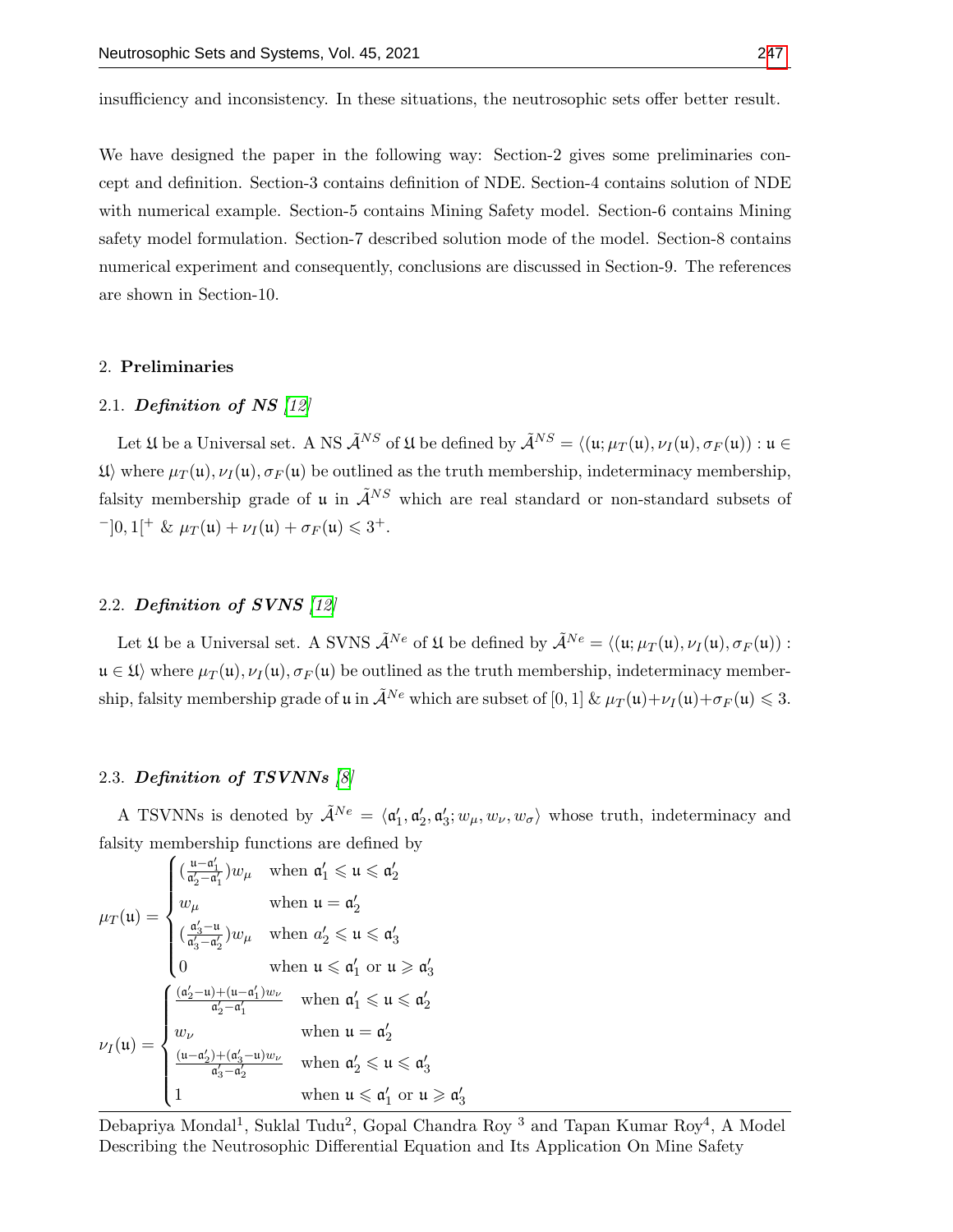$$
\sigma_F(\mathfrak{u}) = \begin{cases}\n\frac{(\mathfrak{a}_2' - \mathfrak{u}) + (\mathfrak{u} - \mathfrak{a}_1')w_{\sigma}}{\mathfrak{a}_2' - \mathfrak{a}_1'} & \text{when } \mathfrak{a}_1' \leq \mathfrak{u} \leq \mathfrak{a}_2' \\
w_{\sigma} & \text{when } \mathfrak{u} = \mathfrak{a}_2' \\
\frac{(\mathfrak{u} - \mathfrak{a}_2') + (\mathfrak{a}_3' - \mathfrak{u})w_{\sigma}}{\mathfrak{a}_3' - \mathfrak{a}_2'} & \text{when } \mathfrak{a}_2' \leq \mathfrak{u} \leq \mathfrak{a}_3' \\
1 & \text{when } \mathfrak{u} \leq \mathfrak{a}_1' \text{ or } \mathfrak{u} \geq \mathfrak{a}_3' \\
\text{where } \mu_F(\mathfrak{u}) + \mu_F(\mathfrak{u}) + \sigma_F(\mathfrak{u}) < 3 \quad \text{for } \mathfrak{u} \in (0, 1], \quad \text{for } \mathfrak{u} \in [0, 1)\n\end{cases}
$$

where  $\mu_T(\mathfrak{u}) + \nu_I(\mathfrak{u}) + \sigma_F(\mathfrak{u}) \leq 3$  &  $w_\mu \in (0,1], w_\nu, w_\sigma \in [0,1)$ .

# 2.4. Definition of TrSVNNs [\[9\]](#page-14-11)

A TrSVNNs is denoted by  $\tilde{\mathcal{A}}^{Ne} = \langle \mathfrak{a}'_1, \mathfrak{a}'_2, \mathfrak{a}'_3, \mathfrak{a}'_4; w_\mu, w_\nu, w_\sigma \rangle$  whose truth, indeterminacy and falsity membership functions are defined by

$$
\mu_T(\mathfrak{u}) = \begin{cases}\n(\frac{\mathfrak{u} - \mathfrak{a}'_1}{\mathfrak{a}'_2 - \mathfrak{a}'_1})w_\mu & \text{when } \mathfrak{a}'_1 \leq \mathfrak{u} \leq \mathfrak{a}'_2 \\
w_\mu & \text{when } \mathfrak{a}'_2 \leq \mathfrak{u} \leq \mathfrak{a}'_3 \\
(\frac{\mathfrak{a}'_4 - \mathfrak{u}}{\mathfrak{a}'_4 - \mathfrak{a}'_3})w_\mu & \text{when } \mathfrak{a}'_3 \leq \mathfrak{u} \leq \mathfrak{a}'_4 \\
0 & \text{when } \mathfrak{u} \leq \mathfrak{a}'_1 \text{ or } \mathfrak{u} \geq \mathfrak{a}'_4\n\end{cases}
$$
\n
$$
\nu_I(\mathfrak{u}) = \begin{cases}\n\frac{(\mathfrak{a}'_2 - \mathfrak{u}) + (\mathfrak{u} - \mathfrak{a}'_1)w_\nu}{\mathfrak{a}'_2 - \mathfrak{a}'_1} & \text{when } \mathfrak{a}'_1 \leq \mathfrak{u} \leq \mathfrak{a}'_2 \\
w_\nu & \text{when } \mathfrak{a}'_1 \leq \mathfrak{u} \leq \mathfrak{a}'_2 \\
w_\nu & \text{when } \mathfrak{a}'_2 \leq \mathfrak{u} \leq \mathfrak{a}'_3 \\
\frac{(\mathfrak{u} - \mathfrak{a}'_3) + (\mathfrak{a}'_4 - \mathfrak{u})w_\nu}{\mathfrak{a}'_4 - \mathfrak{a}'_3} & \text{when } \mathfrak{a}'_3 \leq \mathfrak{u} \leq \mathfrak{a}'_4 \\
1 & \text{when } \mathfrak{u} \leq \mathfrak{a}'_1 \text{ or } \mathfrak{u} \geq \mathfrak{a}'_4 \\
\frac{(\mathfrak{a}'_2 - \mathfrak{u}) + (\mathfrak{u} - \mathfrak{a}'_1)w_\sigma}{\mathfrak{a}'_2 - \mathfrak{a}'_1} & \text{when } \mathfrak{a}'_1 \leq \mathfrak{u} \leq \mathfrak{a}'_2 \\
w_\sigma \\
\sigma_F(\mathfrak{u}) = \begin{cases}\n\frac{
$$

# 2.5. Cut Set [\[8\]](#page-14-7)

Let  $\tilde{\mathcal{A}}^{Ne}$  be any SVNS, then  $(r, \beta, \gamma)$ -cut of SVNS is denoted by  $\tilde{\mathcal{A}}^{Ne}(r, \beta, \gamma)$  and it is defined by  $\tilde{\mathcal{A}}^{Ne}(r, \beta, \gamma) = \langle \mathfrak{u} \in \mathfrak{U} : \mu_T(\mathfrak{u}) \geqslant r, \nu_I(\mathfrak{u}) \leqslant \beta, \sigma_F(\mathfrak{u}) \leqslant \gamma; 0 < r \leqslant 1, 0 \leqslant \beta < 1, 0 \leqslant \gamma < 1 \rangle.$ 

# 2.6. Operation Using SVNNs: [\[13\]](#page-14-12)

Consider two TSVNNs,  $\tilde{\mathcal{A}}^{Ne} = \langle \mathfrak{a}'_1, \mathfrak{a}'_2, \mathfrak{a}'_3; w_\mu, w_\nu, w_\sigma \rangle; \tilde{\mathcal{B}}^{Ne} = \langle \mathfrak{b}'_1, \mathfrak{b}'_2, \mathfrak{b}'_3; u_\mu, u_\nu, u_\sigma \rangle$ , the following operation are: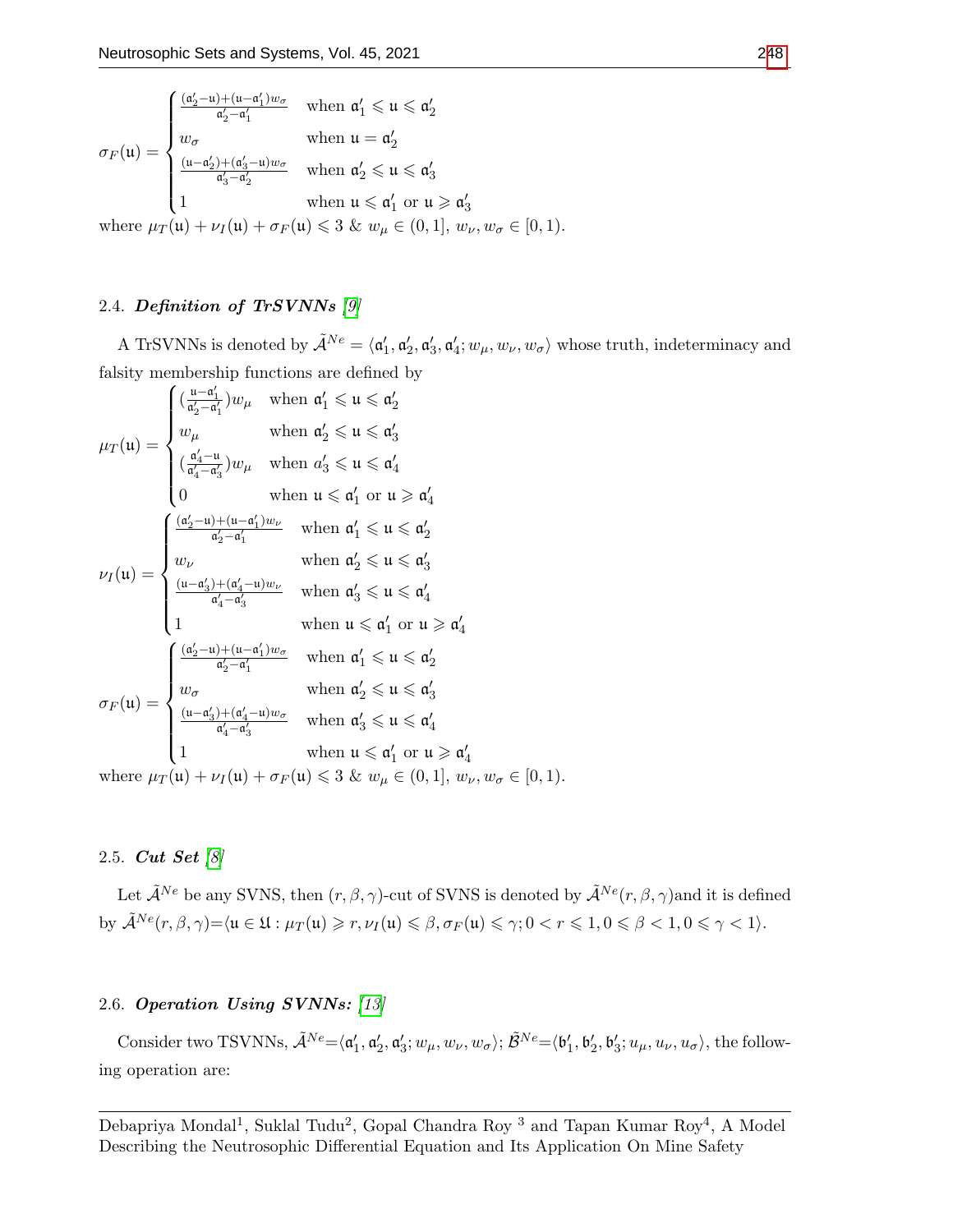### • Addition:

 $\tilde{\mathcal{A}}^{Ne}+\tilde{\mathcal{B}}^{Ne}=\langle[(\mathfrak{a}_1'+\mathfrak{b}_1',\mathfrak{a}_2'+\mathfrak{b}_2',\mathfrak{a}_3'+\mathfrak{b}_3');w_{\mu}\wedge u_{\mu},w_{\nu}\vee u_{\nu},w_{\sigma}\vee u_{\sigma}]\rangle$ 

- Substraction:
- $\tilde{\mathcal{A}}^{Ne} \tilde{\mathcal{B}}^{Ne} = \langle [(\mathfrak{a}'_1 \mathfrak{b}'_3, \mathfrak{a}'_2 \mathfrak{b}'_2, \mathfrak{a}'_3 \mathfrak{b}'_1); w_{\mu} \wedge u_{\mu}, w_{\nu} \vee u_{\nu}, w_{\sigma} \vee u_{\sigma}]\rangle$
- Multiplication:
- $\tilde{\mathcal{A}}^{Ne}.\tilde{\mathcal{B}}^{Ne}=\langle[(\mathfrak{a}'_1\mathfrak{b}'_1,\mathfrak{a}'_2\mathfrak{b}'_2,\mathfrak{a}'_3\mathfrak{b}'_3); w_{\mu}\wedge u_{\mu},w_{\nu}\vee u_{\nu},w_{\sigma}\vee u_{\sigma}]\rangle$

• Division:  $\mathcal{\widetilde{A}^{Ne}}$  $\tilde{\mathcal{B}}^{Ne}$  $=\langle \big[(\frac{\mathfrak{a}'_1}{\sqrt{2}}\big]$  $\overline{\mathfrak{b}_3'}$  $\frac{\mathfrak{a}'_2}{\mathfrak{a}'_2}$  $\overline{\mathfrak{b}_2'}$  $\frac{\mathfrak{a}'_3}{\mathfrak{a}'_2}$  $\overline{\mathfrak{b}'_1}$  $\langle v, w_{\mu} \wedge u_{\mu}, w_{\nu} \vee u_{\nu}, w_{\sigma} \vee u_{\sigma} \rangle$ 

Where  $\wedge = Min, \vee = Max$ 

# 3. Definition of NDE: [\[8\]](#page-14-7)

Consider an Ordinary differential equation  $\frac{d\mathbb{Y}}{dt} = \mathcal{K}\mathbb{Y}$ ,  $\mathfrak{t} \in [0, \infty)$  with initial condition(IC)  $\mathbb{Y}(t_0) = \mathbb{Y}_0$ . The above ODE is called NDE if any one of the following three cases hold: (i)  $\tilde{\mathcal{K}}^{Ne}$  is SVNNs &  $\mathbb{Y}_0$  is Crisp number. (ii) K is Crisp number &  $\tilde{Y_0}^{Ne}$  is SVNNs. (iii) Both  $\tilde{\mathcal{K}}^{Ne}$  &  $\tilde{Y_0}^{Ne}$  are SVNNs.

Let the classical solution [\[14\]](#page-15-1) be  $\tilde{\mathbb{Y}}^{Ne}(\mathfrak{t})$  and its Cut be  $\mathbb{Y}(\mathfrak{t}, r, \beta, \gamma) = \langle [\mathbb{Y}_1(\mathfrak{t}, r), \mathbb{Y}_2(\mathfrak{t}, r)], [\mathbb{Y}_1'(\mathfrak{t}, \beta), \mathbb{Y}_2'(\mathfrak{t}, \beta)], [\mathbb{Y}_1''(\mathfrak{t}, \gamma), \mathbb{Y}_2''(\mathfrak{t}, \gamma)] \rangle.$ 

The solution is strong if

(i) 
$$
\frac{d\mathbb{Y}_1(\mathfrak{t},r)}{dr} > 0, \quad \frac{d\mathbb{Y}_2(\mathfrak{t},r)}{dr} < 0 \quad \forall \ r \in (0,1], \ \mathbb{Y}_1(\mathfrak{t},1) \leq \mathbb{Y}_2(\mathfrak{t},1)
$$
\n(ii) 
$$
\frac{d\mathbb{Y}_1'(\mathfrak{t},\beta)}{d\beta} < 0, \quad \frac{d\mathbb{Y}_2'(\mathfrak{t},\beta)}{d\beta} > 0 \quad \forall \ \beta \in [0,1), \ \mathbb{Y}_1'(\mathfrak{t},0) \leq \mathbb{Y}_2'(\mathfrak{t},0)
$$
\n(iii) 
$$
\frac{d\mathbb{Y}_1''(\mathfrak{t},\gamma)}{d\gamma} < 0, \quad \frac{d\mathbb{Y}_2''(\mathfrak{t},\gamma)}{d\gamma} > 0 \quad \forall \ \gamma \in [0,1), \ \mathbb{Y}_1''(\mathfrak{t},0) \leq \mathbb{Y}_2''(\mathfrak{t},0)
$$
\nOtherwise the solution is weak solution

Otherwise the solution is weak solution.

#### 4. Solution of NDE

(i)  $\tilde{\mathcal{K}}^{Ne}$  is SVNNs &  $\mathbb{Y}_0$  is Crisp number.

**Case 1** When Sign of  $\tilde{\mathcal{K}}^{Ne}$  is positive.

Therefore required solutions are

 $\mathbb{Y}_{1}(\mathfrak{t},r) = \mathbb{Y}_{0}e^{\mathbb{K}_{1}(r)(\mathfrak{t}-\mathfrak{t}_{\mathfrak{0}})}; \, \mathbb{Y}_{2}(\mathfrak{t},r) = \mathbb{Y}_{0}e^{\mathbb{K}_{2}(r)(\mathfrak{t}-\mathfrak{t}_{\mathfrak{0}})}$  $\mathbb{Y}'_1(\mathfrak{t}, \beta) = \mathbb{Y}_0 e^{\mathbb{K}'_1(\beta)(\mathfrak{t}-\mathfrak{t}_\mathfrak{o})}; \ \mathbb{Y}'_2(\mathfrak{t}, \beta) = \mathbb{Y}_0 e^{\mathbb{K}'_2(\beta)(\mathfrak{t}-\mathfrak{t}_\mathfrak{o})}$  $\mathbb{Y}''_1(\mathfrak{t}, \gamma) = \mathbb{Y}_0 e^{\mathbb{K}_1''(\gamma)(\mathfrak{t}-\mathfrak{t}_\mathfrak{o})}; \ \mathbb{Y}''_2(\mathfrak{t}, \gamma) = \mathbb{Y}_0 e^{\mathbb{K}_2''(\gamma)(\mathfrak{t}-\mathfrak{t}_\mathfrak{o})}$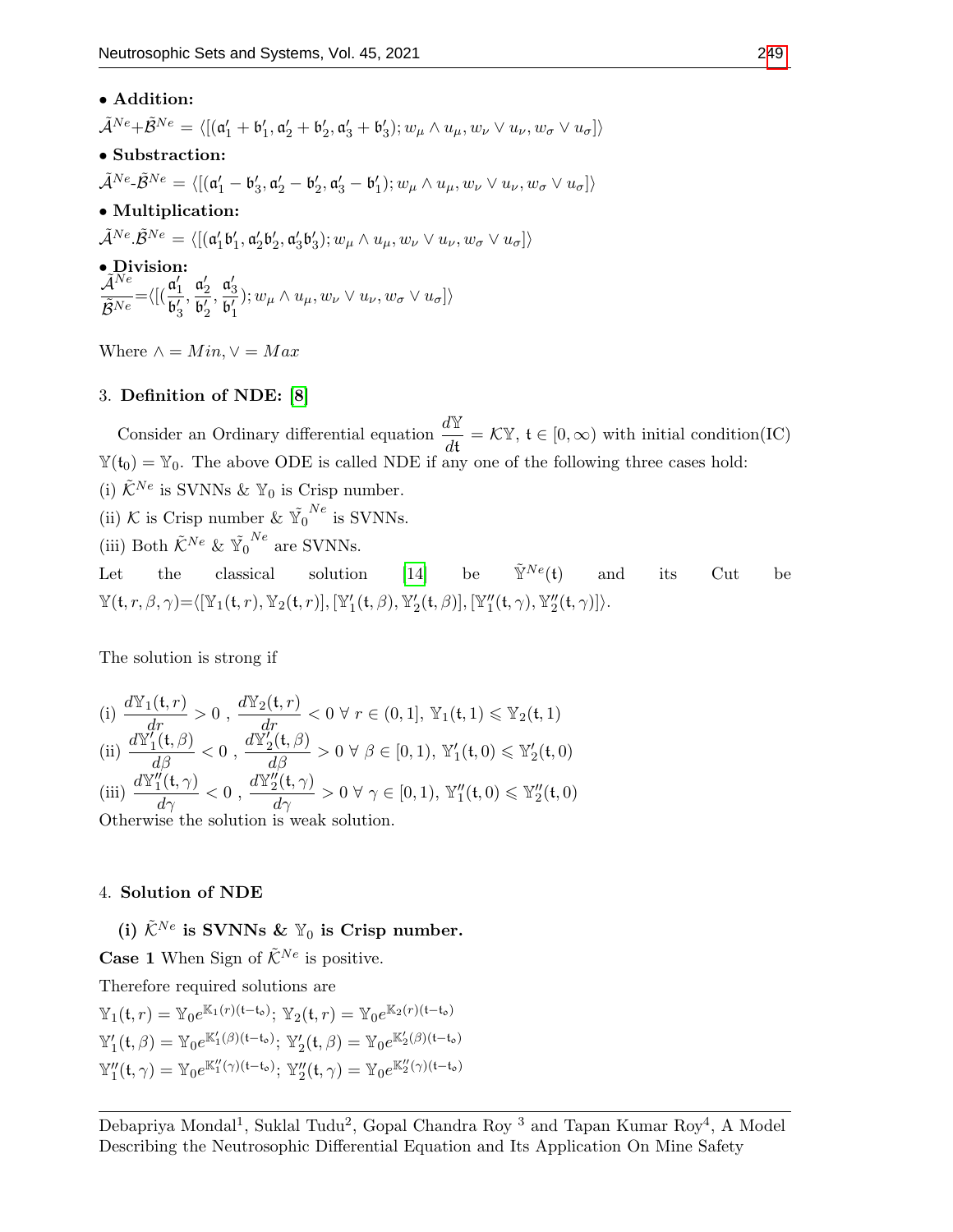**Case 2** When Sign of  $\tilde{\mathcal{K}}^{Ne}$  is negative.

Therefore required solutions are

$$
\mathbb{Y}_{1}(t,r) = \frac{\mathbb{Y}_{0}}{2}[(1+\sqrt{\frac{\mathbb{K}_{2}(r)}{\mathbb{K}_{1}(r)\mathbb{K}_{2}(r)}})e^{-\sqrt{\mathbb{K}_{1}(r)\mathbb{K}_{2}(r)}(t-t_{o})} + (1-\sqrt{\frac{\mathbb{K}_{2}(r)}{\mathbb{K}_{1}(r)}}e^{\sqrt{\mathbb{K}_{1}(r)\mathbb{K}_{2}(r)}(t-t_{o})}]
$$
\n
$$
\mathbb{Y}_{2}(t,r) = \frac{\mathbb{Y}_{0}}{2}[(\sqrt{\frac{\mathbb{K}_{1}(r)}{\mathbb{K}_{2}(r)}}+1)e^{-\sqrt{\mathbb{K}_{1}(r)\mathbb{K}_{2}(r)}(t-t_{o})} - (\sqrt{\frac{\mathbb{K}_{1}(r)}{\mathbb{K}_{2}(r)}}-1)e^{\sqrt{\mathbb{K}_{1}(r)\mathbb{K}_{2}(r)}(t-t_{o})}]
$$
\n
$$
\mathbb{Y}'_{1}(t,\beta) = \frac{\mathbb{Y}_{0}}{2}[(1+\sqrt{\frac{\mathbb{K}'_{2}(\beta)}{\mathbb{K}'_{1}(\beta)}}e^{-\sqrt{\mathbb{K}'_{1}(\beta)\mathbb{K}'_{2}(\beta)}(t-t_{o})} + (1-\sqrt{\frac{\mathbb{K}'_{2}(\beta)}{\mathbb{K}'_{1}(\beta)}}e^{\sqrt{\mathbb{K}'_{1}(\beta)\mathbb{K}'_{2}(\beta)}(t-t_{o})}]
$$
\n
$$
\mathbb{Y}'_{2}(t,\beta) = \frac{\mathbb{Y}_{0}}{2}[(\sqrt{\frac{\mathbb{K}'_{1}(\beta)}{\mathbb{K}'_{2}(\beta)}}+1)e^{-\sqrt{\mathbb{K}'_{1}(\beta)\mathbb{K}'_{2}(\beta)}(t-t_{o})} - (\sqrt{\frac{\mathbb{K}'_{1}(\beta)}{\mathbb{K}'_{2}(\beta)}}-1)e^{\sqrt{\mathbb{K}'_{1}(\beta)\mathbb{K}'_{2}(\beta)}(t-t_{o})}]
$$
\n
$$
\mathbb{Y}''_{1}(t,\gamma) = \frac{\mathbb{Y}_{0}}{2}[(1+\sqrt{\frac{\mathbb{K}'_{2}(\gamma)}{\mathbb{K}'_{1}(\gamma)}}e^{-\sqrt{\mathbb{K}'_{1}(\gamma)\mathbb{K}'_{2}(\gamma)}(t-t_{o})} + (1-\sqrt{\frac{\mathbb{K}'_{2}(\gamma)}{\mathbb{K}'_{1}(\gamma)}}e
$$

strong or week if it satisfies the condition of NDE.

Similarly, we can get the solution of other two cases.

**Numerical Example:** Let us consider NDE  $\frac{d\mathbb{Y}}{dt} = \mathcal{K}\mathbb{Y}$ , with IC  $\tilde{\mathbb{Y}}^{Ne}(0) =$  $\langle 3, 4, 5; 0.8, 0.2, 0.3 \rangle, \mathcal{K} = \frac{1}{2}$  $\frac{1}{3}$ . 2

**Solution:** Required  $(r, \beta, \gamma)$ -cut solution at  $t = 2$  we get  $\mathbb{Y}_1(t, r) = [3 + 1.25r]e$ 3 ;  $\mathbb{Y}_2(\mathfrak{t}, r) = [5 - 1.25r]e$ 2  $\frac{1}{3}$ ; Y'<sub>1</sub>(t,  $\beta$ ) =  $\left[\frac{3.4 - \beta}{0.8}\right]e$ 2  $\overline{3}$ ; Y<sub>2</sub>(t,  $\beta$ ) =  $\left[\frac{3+\beta}{0.8}\right]e$ 2  $\bar{\bar{3}}$ ;  $\mathbb{Y}''_1(\mathfrak{t}, \gamma) = [\frac{3.1 - \gamma}{0.7}]e$ 2 3 ;  $\mathbb{Y}_2''(t,\gamma) = \left[\frac{2.5 + \gamma}{0.7}\right]e^{\frac{1}{3}}.$ 2

When we take  $t = 2$  and for different values of  $r, \beta, \gamma$  the solution is given in Table 1. The graphical interpretation of the table is also shown in the form of membership function in the Figure. 1.

#### 5. Mining Safety Model

The miming industry has played an important role in development in the human civilization. Extraction of minerals from the underground system of work has involved a considerable amount of risks like roof fall over the workplace, inundation of the workplace due to the influx of water from the old working, explosion, influx of poisonous gases in the workplace, etc. Similarly, the opencast system of work has involved chances of runway of dumpers, sliding of benches in the workplace, striking by the fly rocks blasting, etc. These phenomenon's not only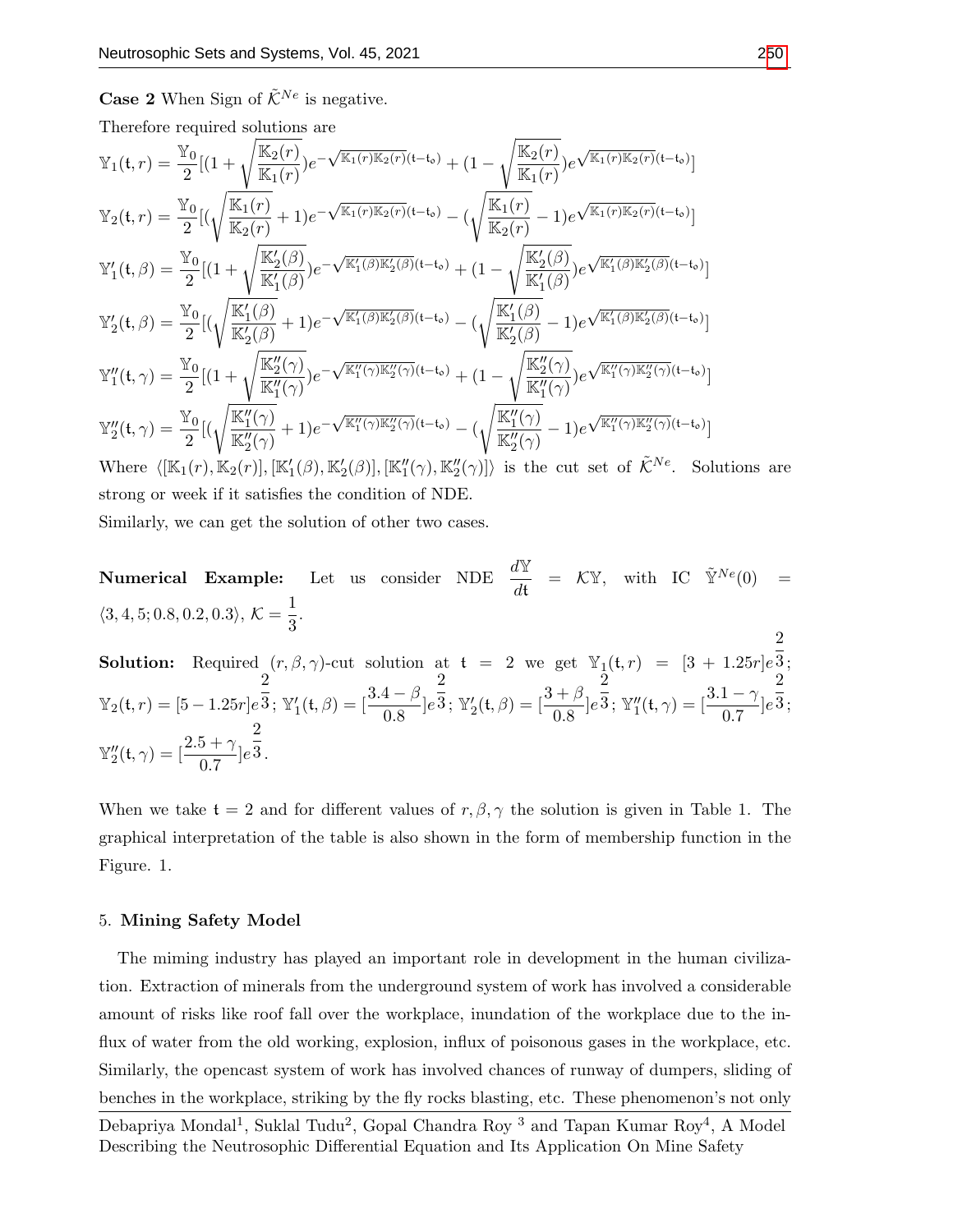| $r, \beta, \gamma$ | $\mathbb{Y}_1(\mathfrak{t},r)$ | $\mathbb{Y}_2(\mathfrak{t},r)$ | $\mathbb{Y}'_1(\mathfrak{t},\beta)$ | $\mathbb{Y}'_2(\mathfrak{t},\beta)$ | $\mathbb{Y}''_1(\mathfrak{t}, \gamma)$ | $\mathbb{Y}_2''(t,\gamma)$ |
|--------------------|--------------------------------|--------------------------------|-------------------------------------|-------------------------------------|----------------------------------------|----------------------------|
| $\Omega$           | 5.8432                         | 9.7387                         | 8.2778                              | 7.3040                              | 8.6257                                 | 6.9561                     |
| 0.1                | 6.0866                         | 9.4952                         | 8.0344                              | 7.5474                              | 8.3474                                 | 7.2344                     |
| 0.2                | 6.3301                         | 9.2517                         | 7.7909                              | 7.7909                              | 8.0692                                 | 7.5127                     |
| 0.3                | 6.5736                         | 9.0083                         | 7.5475                              | 8.0344                              | 7.7909                                 | 7.7909                     |
| 0.4                | 6.8171                         | 8.7648                         | 7.3040                              | 8.2779                              | 7.5127                                 | 8.0692                     |
| 0.5                | 7.0605                         | 8.5213                         | 7.0605                              | 8.5213                              | 7.2344                                 | 8.3474                     |
| 0.6                | 7.3040                         | 8.2779                         | 6.8171                              | 8.7648                              | 6.9562                                 | 8.6257                     |
| 0.7                | 7.5475                         | 8.0344                         | 6.5736                              | 9.0082                              | 6.6779                                 | 8.9039                     |
| 0.8                | 7.7909                         | 7.7909                         | 6.3301                              | 9.2517                              | 6.3997                                 | 9.1822                     |
| 0.9                | 8.0344                         | 7.5475                         | 6.0867                              | 9.4952                              | 6.1214                                 | 9.4604                     |
| 1.0                | 8.2779                         | 7.3040                         | 5.8432                              | 9.7387                              | 5.8432                                 | 9.7387                     |

TABLE 1. Solution for  $t = 2$ 

**Truth, Indeterminacy and Falsity Membership function graph of Y(t, r** $β$ **,**  $γ$ **).** 



FIGURE 1. Membership Function Graph (at  $t=2$ ).

causes injury to the workmen, sometimes lead to fatal. Improper used and malfunctioning mining equipment or system also results an accident.

The system fails safely is denoted by  $\lambda_1$  and system fails unsafely is denoted by  $\lambda_2$  for the mining safety model used here. Either  $\lambda_1$  or  $\lambda_2$  or both  $\lambda_1$  and  $\lambda_2$  are imprecise in nature. Our main interest in this paper are given below: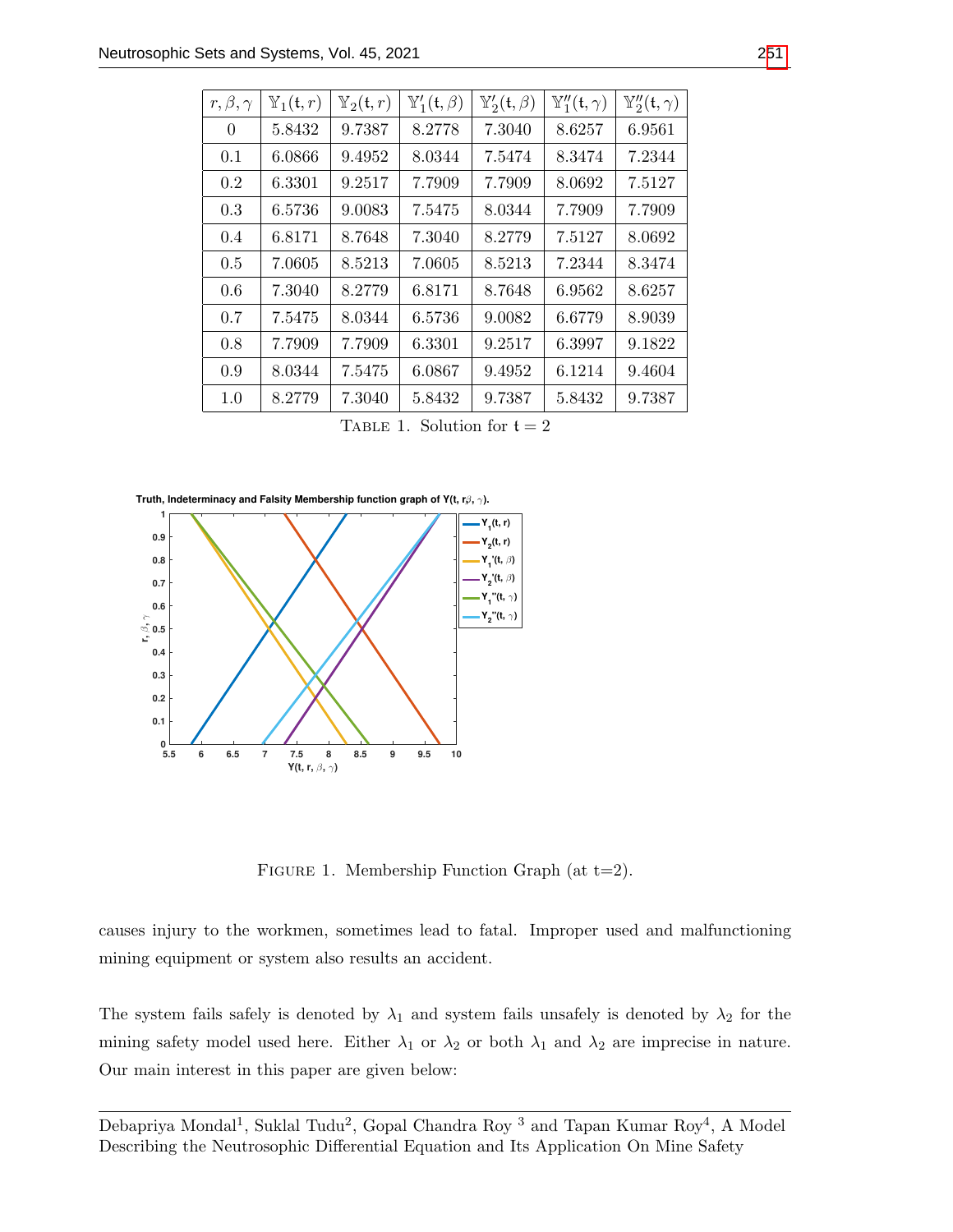- Observe solution of the model in Crisp environment.
- Observe solution of the mining model in three ways:
- (i) when  $\lambda_1$  is SVNNs and  $\lambda_2$  is crisp number.
- (ii) when  $\lambda_1$  is crisp number and  $\lambda_2$  is SVNNs.
- (iii) both  $\lambda_1$  and  $\lambda_2$  are SVNNs.

• Observe cut value in table form of the solution of the mining model in each of the cases mention above and show its graphical representation.

#### 5.1. Acceptation

(I) All events are not dependent to one another.

(II) The probability of progression from one condition to another is  $\Psi \delta t$ ;  $\delta t$  indicates finite time interval,  $\Psi$  indicate the progression rate from one condition to another.

(III)  $(\Psi \delta \mathfrak{t})(\Psi \delta \mathfrak{t}) \to 0.$ 

(IV)  $\mathcal{P}{\{\eta(\delta t) \geq 2\}} = o(\delta t)$ , where  $\eta(\delta t)$  be the number of event that occur in  $\delta t$ .

(V) 
$$
\mathcal{P}{\eta(\delta t) = 1} = \Psi \delta t + o(\delta t)
$$
, where  $\Psi > 0$ .

(VI) 
$$
\lim_{\delta t \to 0} \frac{o(\delta t)}{\delta t} = 0.
$$

#### 5.2. Input data

 $t=$  time.

 $\lambda_1$ = mining system safe failure rate.

 $\lambda_2$ = mining system unsafe failure rate.

#### 5.3. Output data

 $P_0(t)$  Probability of Mining system operating normally.

 $P_1(t)$  Probability of Mining system failed safely.

 $P_2(t)$  Probability of Mining system failed unsafely.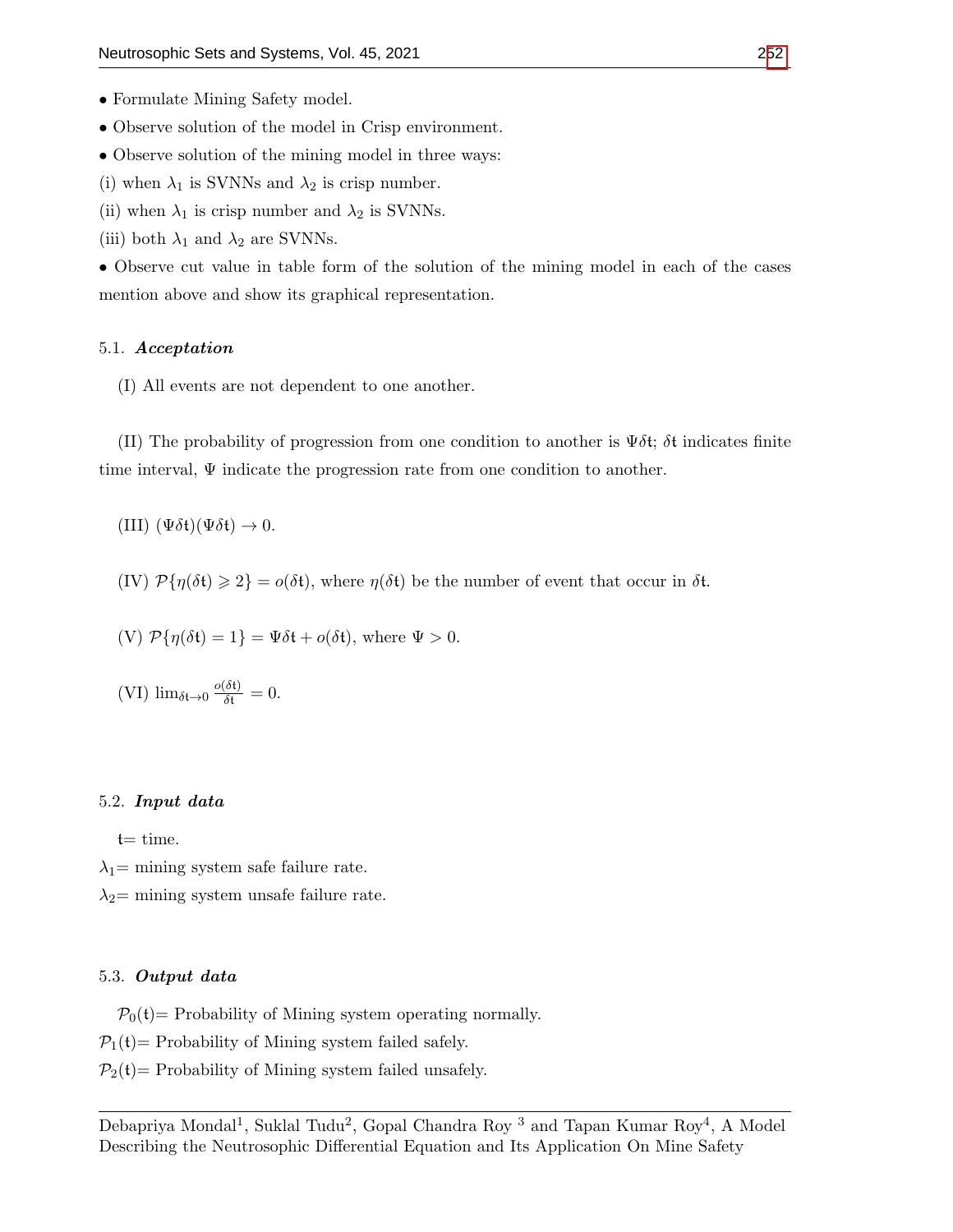| 5.4. Modulator                                   |                                                             |
|--------------------------------------------------|-------------------------------------------------------------|
| $\mathfrak t$                                    | time.                                                       |
| $\delta \mathfrak{t}$                            | finite time intervall.                                      |
| $\mathcal{P}_0(\mathfrak{t}+\delta\mathfrak{t})$ | operating probability in state 0 at time $t + \delta t$ .   |
| $P_1(t + \delta t)$                              | safe fail probability in state 1 at time $t + \delta t$ .   |
| $\mathcal{P}_2(\mathfrak{t}+\delta\mathfrak{t})$ | unsafe fail probability in state 2 at time $t + \delta t$ . |
| $j=0$                                            | state operating normal.                                     |
| $j=1$                                            | state fail safe.                                            |
| $j=2$                                            | state fail unsafe.                                          |
| $P_i(t)$                                         | probability in state j at time t.                           |
| $\lambda_1 \delta \mathfrak{t}$                  | safe fail probability in finite time interval $\delta t$    |
| $\lambda_2 \delta \mathfrak{t}$                  | unsafe fail probability in $\delta t$                       |
| $(1 - \lambda_1 \delta t)$                       | no safe fail probability in $\delta t$                      |
| $(1 - \lambda_1 \delta t)$                       | no unsafe fail probability in $\delta t$                    |

# 6. Model Formulation

Consider a mining system, the state space diagram is shown in Figure-2.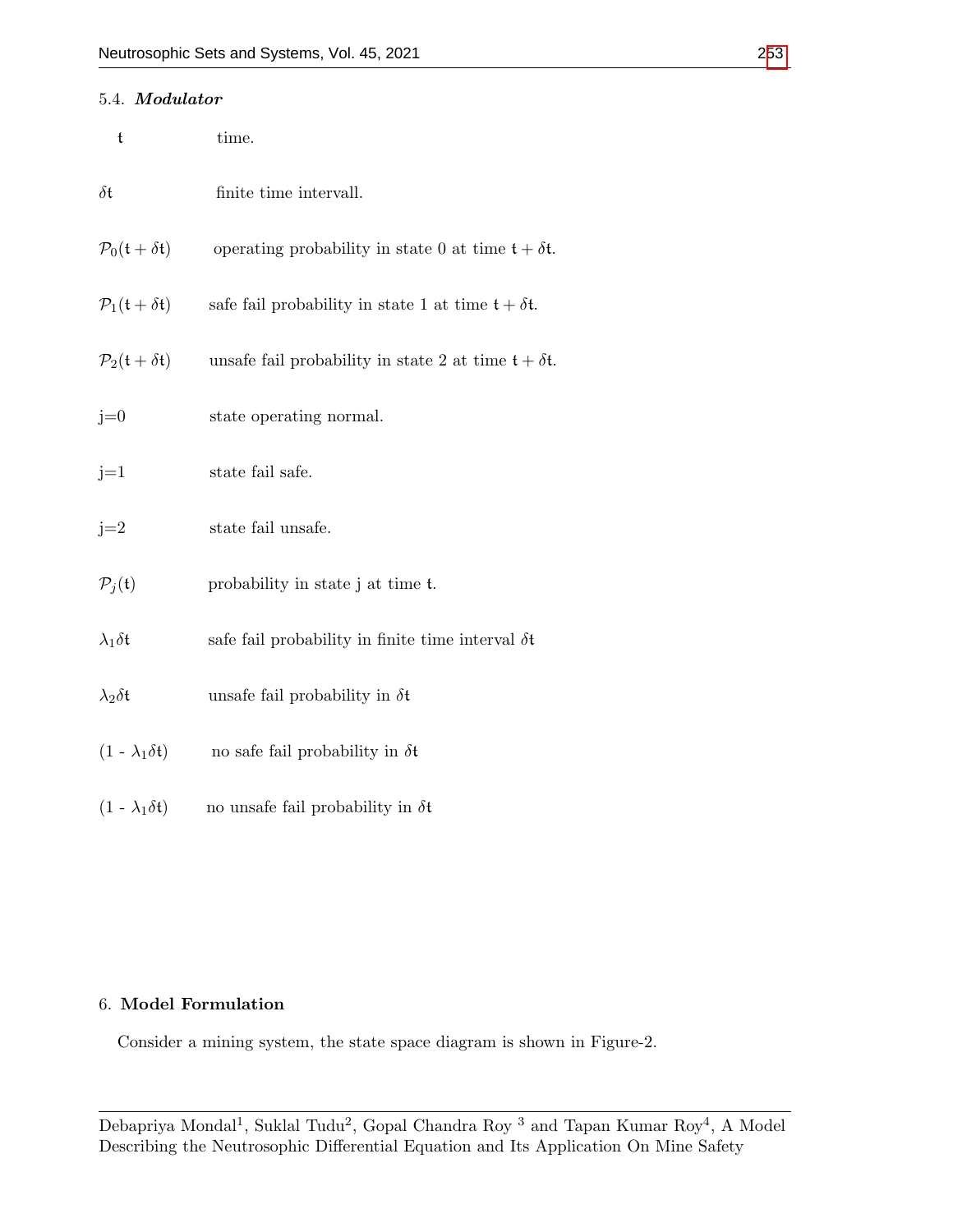

FIGURE 2. Mining system state space diagram

From Fig.2,we get following three equations

$$
\mathcal{P}_0(\mathfrak{t} + \delta \mathfrak{t}) = \mathcal{P}_0(\mathfrak{t})(1 - \lambda_1 \delta \mathfrak{t})(1 - \lambda_2 \delta \mathfrak{t}) \tag{1}
$$

$$
\mathcal{P}_1(\mathfrak{t} + \delta \mathfrak{t}) = \mathcal{P}_1(\mathfrak{t})(1 - o(\delta \mathfrak{t})) + \mathcal{P}_0(\mathfrak{t})\lambda_1 \delta \mathfrak{t}
$$
\n(2)

$$
\mathcal{P}_2(\mathfrak{t} + \delta \mathfrak{t}) = \mathcal{P}_2(\mathfrak{t})(1 - o(\delta \mathfrak{t})) + \mathcal{P}_0(\mathfrak{t})\lambda_2 \delta \mathfrak{t}
$$
\n(3)

From  $(1)$ ,  $(2)$ ,  $(3)$  we get

$$
\therefore \frac{d\mathcal{P}_0(\mathfrak{t})}{d\mathfrak{t}} = -(\lambda_1 + \lambda_2)\mathcal{P}_0(\mathfrak{t})
$$
\n(4)

$$
\frac{d\mathcal{P}_1(\mathfrak{t})}{d\mathfrak{t}} = \lambda_1 \mathcal{P}_0(\mathfrak{t})
$$
\n(5)

$$
\frac{d\mathcal{P}_2(\mathfrak{t})}{d\mathfrak{t}} = \lambda_2 \mathcal{P}_0(\mathfrak{t})
$$
\n(6)

with IC:  $P_j(0) = 1$  for j=0 &  $P_j(0) = 0$  for j=1,2.

#### 7. Solution mode

#### 7.1. Crisp Solution:

**Input data:** Both  $\lambda_1$  and  $\lambda_2$  are Crisp number..

**Output data:** We get the values of  $\mathcal{P}_0(\mathfrak{t}), \mathcal{P}_1(\mathfrak{t}), \mathcal{P}_2(\mathfrak{t}).$ 

#### 7.2. Neutrosophic Solution:

Input data: Three cases arise

Case-1:  $\tilde{\lambda_1}$  $X^{\textit{N}} = \langle \mathfrak{a}'_1, \mathfrak{a}'_2, \mathfrak{a}'_3; w_\mu, w_\nu, w_\sigma \rangle$  &  $\lambda_2$  is Crisp number.

**Case-2:**  $\lambda_1$  is Crisp number &  $\tilde{\lambda_2}$  $N e\mathop{=}\nolimits \langle {\mathfrak b}_1', {\mathfrak b}_2', {\mathfrak b}_3'; u_{\mu}, u_{\nu}, u_{\sigma} \rangle$ 

Case-3: 
$$
\tilde{\lambda}_1^{Ne} = \langle \mathfrak{a}'_1, \mathfrak{a}'_2, \mathfrak{a}'_3; w_\mu, w_\nu, w_\sigma \rangle \& \tilde{\lambda}_2^{Ne} = \langle \mathfrak{b}'_1, \mathfrak{b}'_2, \mathfrak{b}'_3; u_\mu, u_\nu, u_\sigma \rangle
$$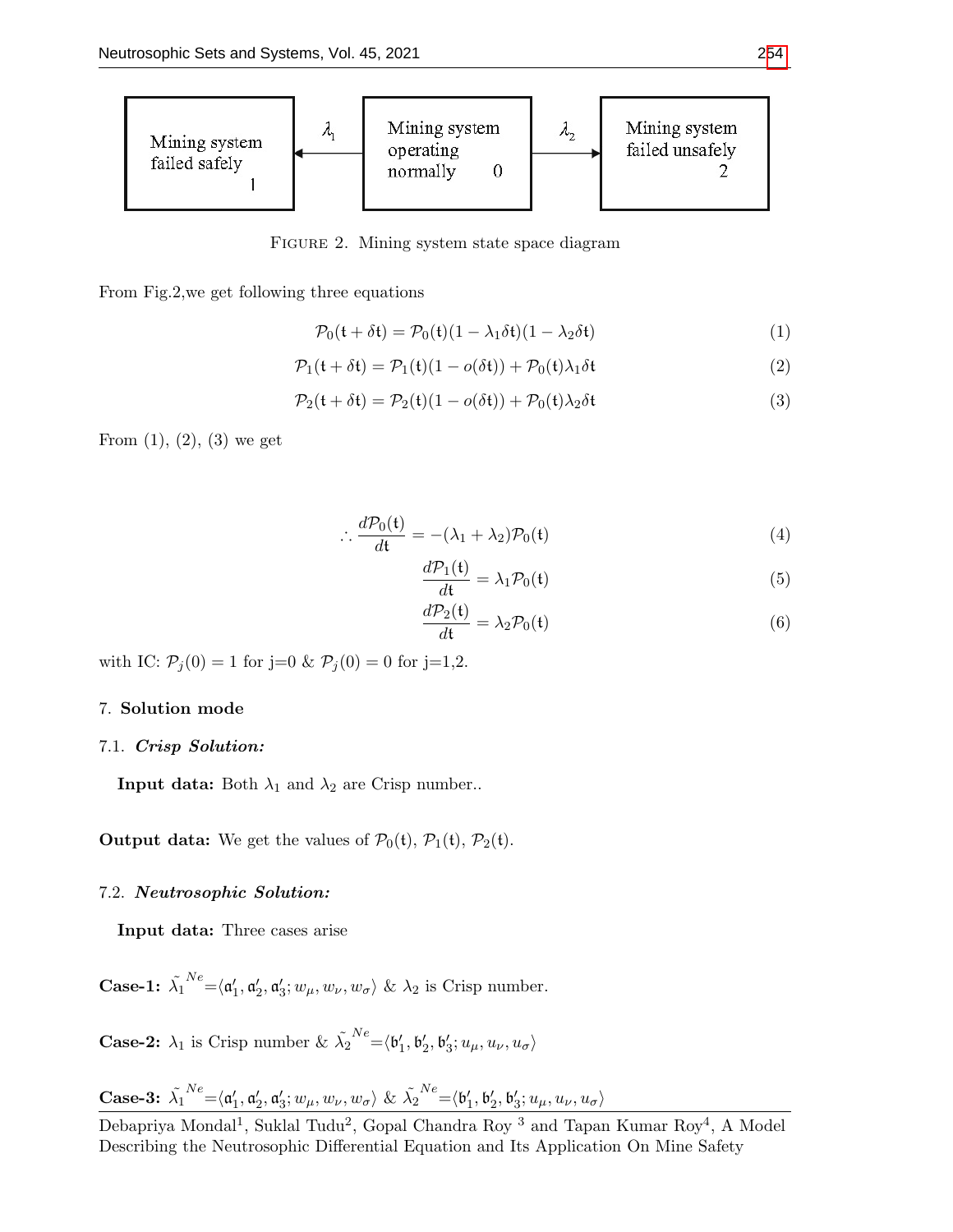#### Output data:

Let,  $\tilde{p_0(t)}^{Ne}$ ,  $\tilde{p_1(t)}^{Ne}$ ,  $\tilde{p_2(t)}^{Ne}$  be the solution of the modified model with Cut  $\mathcal{P}_0(\mathfrak{t}, r, \beta, \gamma) = \langle [\mathcal{P}_{01}(\mathfrak{t}, r), \mathcal{P}_{02}(\mathfrak{t}, r)], [\mathcal{P}_{01}'(\mathfrak{t}, \beta), \mathcal{P}_{02}'(\mathfrak{t}, \beta)], [\mathcal{P}_{01}''(\mathfrak{t}, \gamma), \mathcal{P}_{02}''(\mathfrak{t}, \gamma)] \rangle$  $\mathcal{P}_1(\mathfrak{t}, r, \beta, \gamma) = \langle [\mathcal{P}_{11}(\mathfrak{t}, r), \mathcal{P}_{12}(\mathfrak{t}, r)], [\mathcal{P}_{11}'(\mathfrak{t}, \beta), \mathcal{P}_{12}'(\mathfrak{t}, \beta)], [\mathcal{P}_{11}''(\mathfrak{t}, \gamma), \mathcal{P}_{12}''(\mathfrak{t}, \gamma)] \rangle$  $\mathcal{P}_2(\mathfrak{t}, r, \beta, \gamma) = \langle [\mathcal{P}_{21}(\mathfrak{t}, r), \mathcal{P}_{22}(\mathfrak{t}, r)], [\mathcal{P}_{21}'(\mathfrak{t}, \beta), \mathcal{P}_{22}'(\mathfrak{t}, \beta)], [\mathcal{P}_{21}''(\mathfrak{t}, \gamma), \mathcal{P}_{22}''(\mathfrak{t}, \gamma)] \rangle$ 

Solution is strong or weak if it satisfies the condition of NDE.

#### 8. Numerical Experiment

#### 8.1. Crisp Solution

Input data:  $\lambda_1 = 0.009; \lambda_2 = 0.001;$  t=20-h.

Output:  $P_2(20)=0.018127$ 

#### 8.2. NS Solution

Case: 1 Input data:  $\tilde{\lambda_1}$  $N_e^{Ne}$  =  $(0.007, 0.009, 0.011; 0.5, 0.3, 0.2); \lambda_2 = 0.001;$  t=20-h.

**Output:** When we take the value  $t=20$ -h the output of  $\lambda_1^{Ne}$  is TSVNNs &  $\lambda_2$  is crisp number are shown in Table-2 and the corresponding membership function shown in Figure-3.

Case: 2 Input data:  $\lambda_1{=}0.009; \tilde{\lambda_2}$  $N_e^N = \langle 0.0007, 0.001, 0.0013; 0.7, 0.5, 0.4 \rangle;$  t=20-h.

**Output:** When we take the value  $t=20$ -h the output of  $\lambda_1$  is Crisp number and  $\tilde{\lambda_2}^{Ne}$  is TSVNNs are shown in Table-3 and the corresponding membership function shown in Figure-4.

# Case: 3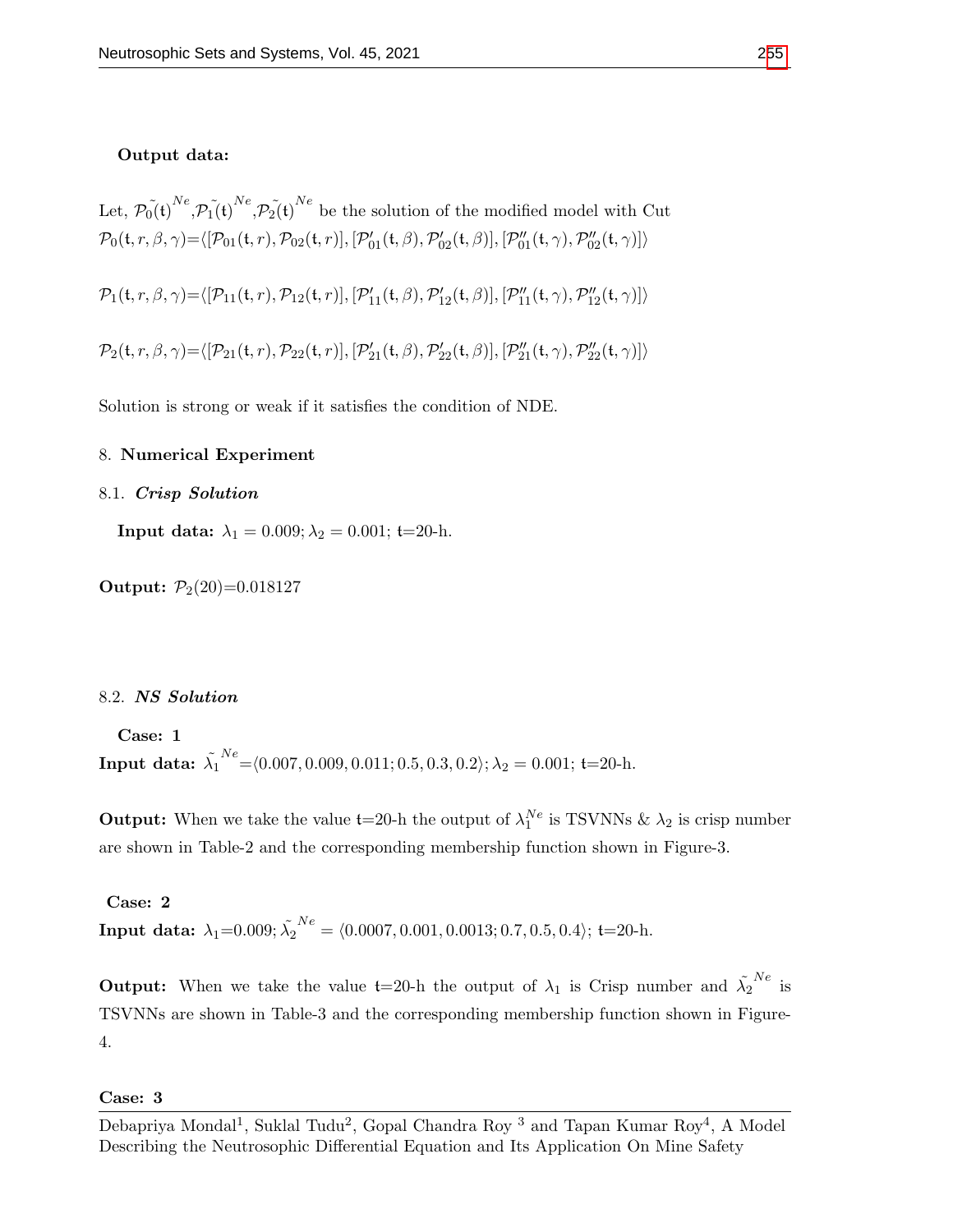

**Truth, Indeterminacy and Falsity Membership function graph of P<sup>2</sup> (t, r,** β**,** γ**).**





**Truth, Indeterminacy and Falsity membership function graph of P<sup>2</sup> (t, r,** β**,** γ**).**

Figure 4. Membership Function Graph (at t=20).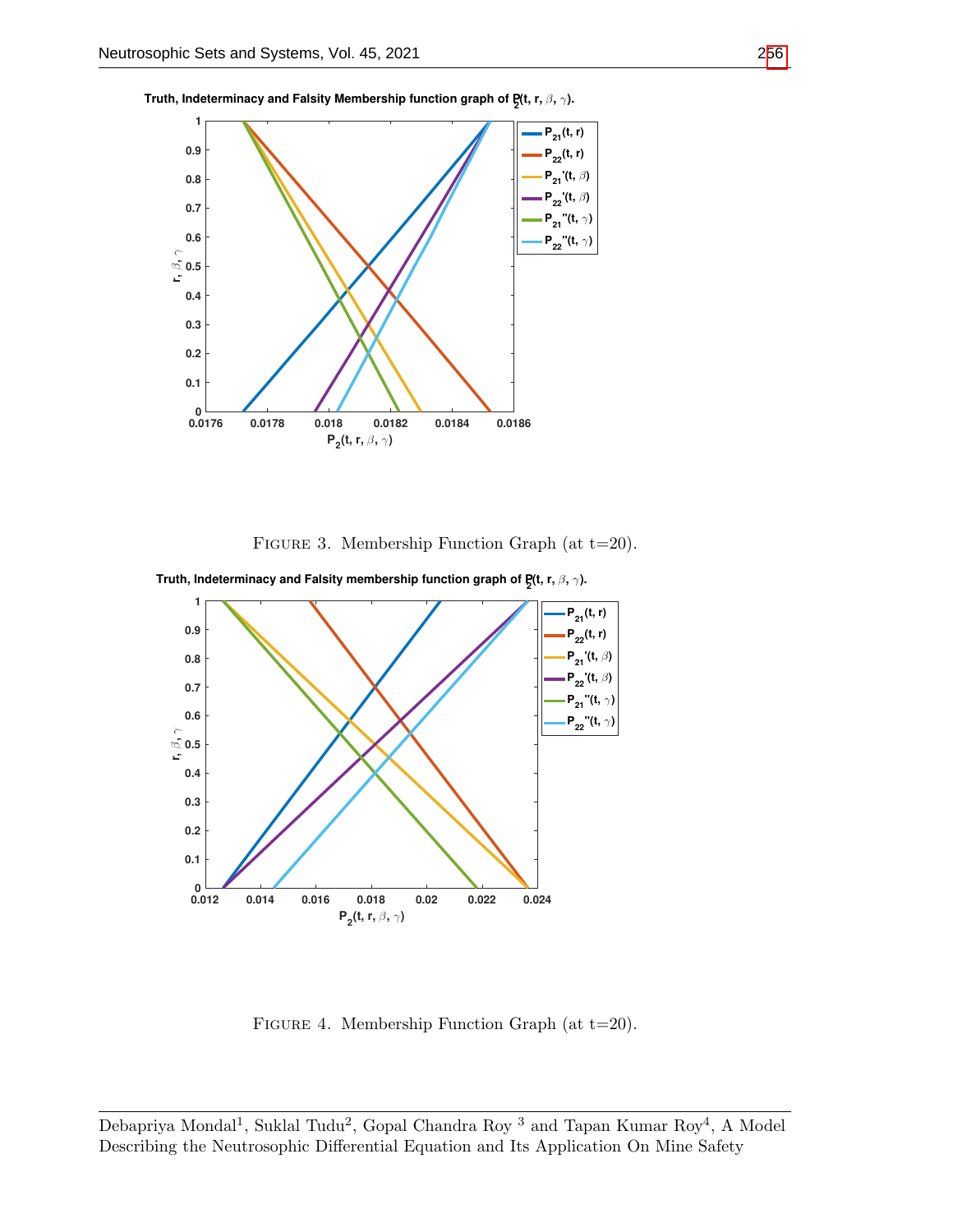| $r, \beta, \gamma$ | $\mathcal{P}_{21}(\mathfrak{t},r)$ | $\mathcal{P}_{22}(\mathfrak{t},r)$ | $\mathcal{P}'_{21}(\mathfrak{t},\beta)$ | $\mathcal{P}'_{22}(\mathfrak{t},\beta)$ | $\mathcal{P}_2''_1(\mathfrak{t},\gamma)$ | $\mathcal{P}_{22}''(t,\gamma)$ |
|--------------------|------------------------------------|------------------------------------|-----------------------------------------|-----------------------------------------|------------------------------------------|--------------------------------|
| $\overline{0}$     | 0.017721                           | 0.018523                           | 0.018298                                | 0.017954                                | 0.018227                                 | 0.018026                       |
| 0.1                | 0.017803                           | 0.018445                           | 0.018241                                | 0.018012                                | 0.018177                                 | 0.018077                       |
| 0.2                | 0.017884                           | 0.018366                           | 0.018184                                | 0.018070                                | 0.018127                                 | 0.018127                       |
| 0.3                | 0.017966                           | 0.018287                           | 0.018127                                | 0.018127                                | 0.018077                                 | 0.018177                       |
| 0.4                | 0.018046                           | 0.018207                           | 0.018070                                | 0.018184                                | 0.018026                                 | 0.018227                       |
| 0.5                | 0.018127                           | 0.018127                           | 0.018012                                | 0.018241                                | 0.017976                                 | 0.018277                       |
| 0.6                | 0.018207                           | 0.018046                           | 0.017954                                | 0.018298                                | 0.017925                                 | 0.018329                       |
| 0.7                | 0.018287                           | 0.017965                           | 0.017896                                | 0.018355                                | 0.017874                                 | 0.018376                       |
| 0.8                | 0.018366                           | 0.017884                           | 0.017838                                | 0.018411                                | 0.017823                                 | 0.018425                       |
| 0.9                | 0.018445                           | 0.017803                           | 0.017780                                | 0.018467                                | 0.017772                                 | 0.018474                       |
| 1.0                | 0.018523                           | 0.017721                           | 0.017721                                | 0.018523                                | 0.017721                                 | 0.018523                       |

TABLE 2.  $\tilde{\lambda_1}^{Ne}$  is TSVNNs &  $\lambda_2$  is Crisp number.

| $r, \beta, \gamma$ | $\mathcal{P}_{21}(\mathfrak{t},r)$ | $\mathcal{P}_{22}(\mathfrak{t},r)$ | $\mathcal{P}'_{21}(\mathfrak{t},\beta)$ | $\mathcal{P}'_{22}(\mathfrak{t},\beta)$ | $\mathcal{P}_2''_1(\mathfrak{t},\gamma)$ | $\mathcal{P}_{22}''(t,\gamma)$ |
|--------------------|------------------------------------|------------------------------------|-----------------------------------------|-----------------------------------------|------------------------------------------|--------------------------------|
| $\overline{0}$     | 0.012647                           | 0.023643                           | 0.023643                                | 0.012647                                | 0.021800                                 | 0.014470                       |
| 0.1                | 0.013427                           | 0.022853                           | 0.022537                                | 0.013740                                | 0.020881                                 | 0.015382                       |
| $0.2\,$            | 0.014209                           | 0.022063                           | 0.021432                                | 0.014834                                | 0.019962                                 | 0.016296                       |
| 0.3                | 0.014991                           | 0.021275                           | 0.020329                                | 0.015930                                | 0.019044                                 | 0.017211                       |
| 0.4                | 0.015774                           | 0.020487                           | 0.019227                                | 0.017028                                | 0.018127                                 | 0.018127                       |
| 0.5                | 0.016557                           | 0.019699                           | 0.018127                                | 0.018127                                | 0.017211                                 | 0.019044                       |
| 0.6                | 0.017342                           | 0.018913                           | 0.017028                                | 0.019227                                | 0.016296                                 | 0.019962                       |
| 0.7                | 0.018127                           | 0.018127                           | 0.015930                                | 0.020329                                | 0.015382                                 | 0.020881                       |
| 0.8                | 0.018913                           | 0.017342                           | 0.014834                                | 0.021432                                | 0.014470                                 | 0.021800                       |
| 0.9                | 0.019699                           | 0.016557                           | 0.013740                                | 0.022537                                | 0.013558                                 | 0.022721                       |
| 1.0                | 0.020487                           | 0.015774                           | 0.012647                                | 0.023643                                | 0.012647                                 | 0.023643                       |

TABLE 3.  $\lambda_1$  is Crisp number &  $\tilde{\lambda_2}^{Ne}$  is TSVNNs

# Input data:

 $\tilde{\lambda_1}$  $N^{e}$  =  $\langle 0.007, 0.009, 0.011; 0.5, 0.3, 0.2 \rangle; \tilde{\lambda_{2}}$  $N_e = \langle 0.0007, 0.001, 0.0013; 0.7, 0.5, 0.4 \rangle;$  t=20-h. **Output:** When we take the value  $t=20$ -h the output of  $\tilde{\lambda_1}^{Ne}$  &  $\tilde{\lambda_2}^{Ne}$  are TSVNNs are shown in Table-4 and the corresponding membership function shown in Figure-5.

From the table values and graph, we see that

 $\mathcal{P}_1(\mathfrak{t}, r)$  is increasing function and

 $\mathcal{P}_2(\mathfrak{t}, r)$  is decreasing function, whereas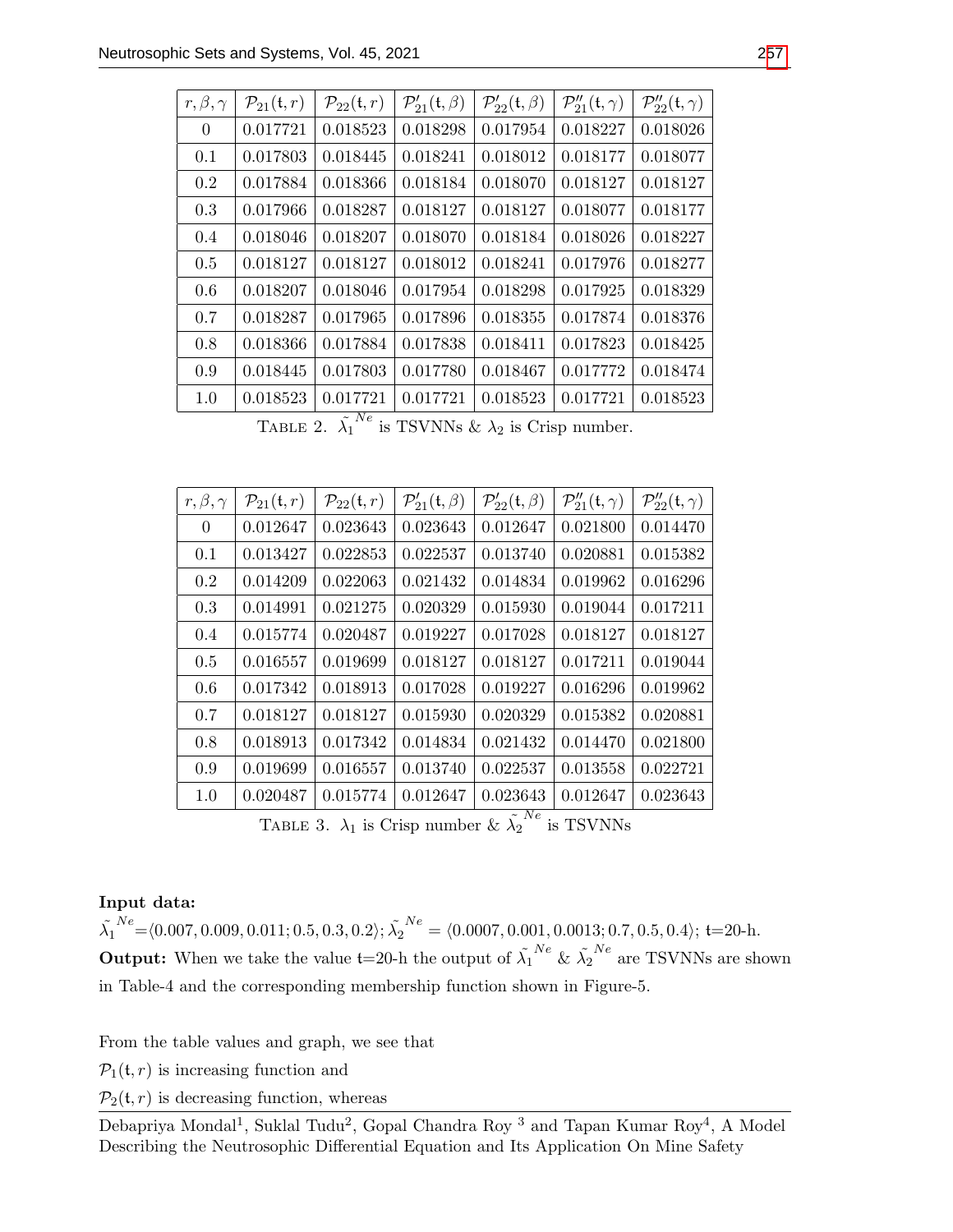| $r, \beta, \gamma$                                                               | $\mathcal{P}_{21}(\mathfrak{t},r)$ | $\mathcal{P}_{22}(\mathfrak{t},r)$ | $\mathcal{P}'_{21}(\mathfrak{t},\beta)$ | $\mathcal{P}'_{22}(\mathfrak{t},\beta)$ | $\mathcal{P}_2''_1(\mathfrak{t},\gamma)$ | $\mathcal{P}_{22}''(t,\gamma)$ |
|----------------------------------------------------------------------------------|------------------------------------|------------------------------------|-----------------------------------------|-----------------------------------------|------------------------------------------|--------------------------------|
| $\overline{0}$                                                                   | 0.012361                           | 0.024156                           | 0.024156                                | 0.012361                                | 0.022118                                 | 0.014253                       |
| 0.1                                                                              | 0.013188                           | 0.023247                           | 0.022930                                | 0.013493                                | 0.021109                                 | 0.015210                       |
| 0.2                                                                              | 0.014023                           | 0.022345                           | 0.021714                                | 0.014635                                | 0.020108                                 | 0.016175                       |
| 0.3                                                                              | 0.014866                           | 0.021449                           | 0.020508                                | 0.015788                                | 0.019165                                 | 0.017147                       |
| 0.4                                                                              | 0.015715                           | 0.020561                           | 0.019312                                | 0.016952                                | 0.018127                                 | 0.018127                       |
| 0.5                                                                              | 0.016573                           | 0.019681                           | 0.018127                                | 0.018127                                | 0.017147                                 | 0.019114                       |
| 0.6                                                                              | 0.017438                           | 0.018807                           | 0.016952                                | 0.019312                                | 0.016175                                 | 0.020108                       |
| 0.7                                                                              | 0.018310                           | 0.017941                           | 0.015788                                | 0.020508                                | 0.015210                                 | 0.021109                       |
| 0.8                                                                              | 0.019190                           | 0.017083                           | 0.014635                                | 0.021714                                | 0.014253                                 | 0.022118                       |
| 0.9                                                                              | 0.020077                           | 0.016232                           | 0.013493                                | 0.022930                                | 0.013303                                 | 0.023134                       |
| 1.0                                                                              | 0.020971                           | 0.015388                           | 0.012361                                | 0.024156                                | 0.012361                                 | 0.024156                       |
| TABLE 4 $R_{\text{th}} \tilde{X}^{Ne}$ $e_{\text{th}} \tilde{Y}^{Ne}$ and TCVAIN |                                    |                                    |                                         |                                         |                                          |                                |

TABLE 4. Both  $\tilde{\lambda_1}$  $N^e$  &  $\tilde{\lambda_2}$ are TSVNNs

**Truth, Indeterminacy and Falsity membership function graph of P<sup>2</sup> (t, r,** β**,** γ**).**



Figure 5. Membership Function Graph (at t=20).

 $\mathcal{P}'_1(\mathfrak{t}, \beta)$ ,  $\mathcal{P}''_1(\mathfrak{t}, \gamma)$  are decreasing functions and

 $\mathcal{P}'_2(\mathfrak{t}, \beta)$ ,  $\mathcal{P}''_2(\mathfrak{t}, \gamma)$  are increasing functions. Hence, the solution is strong solution.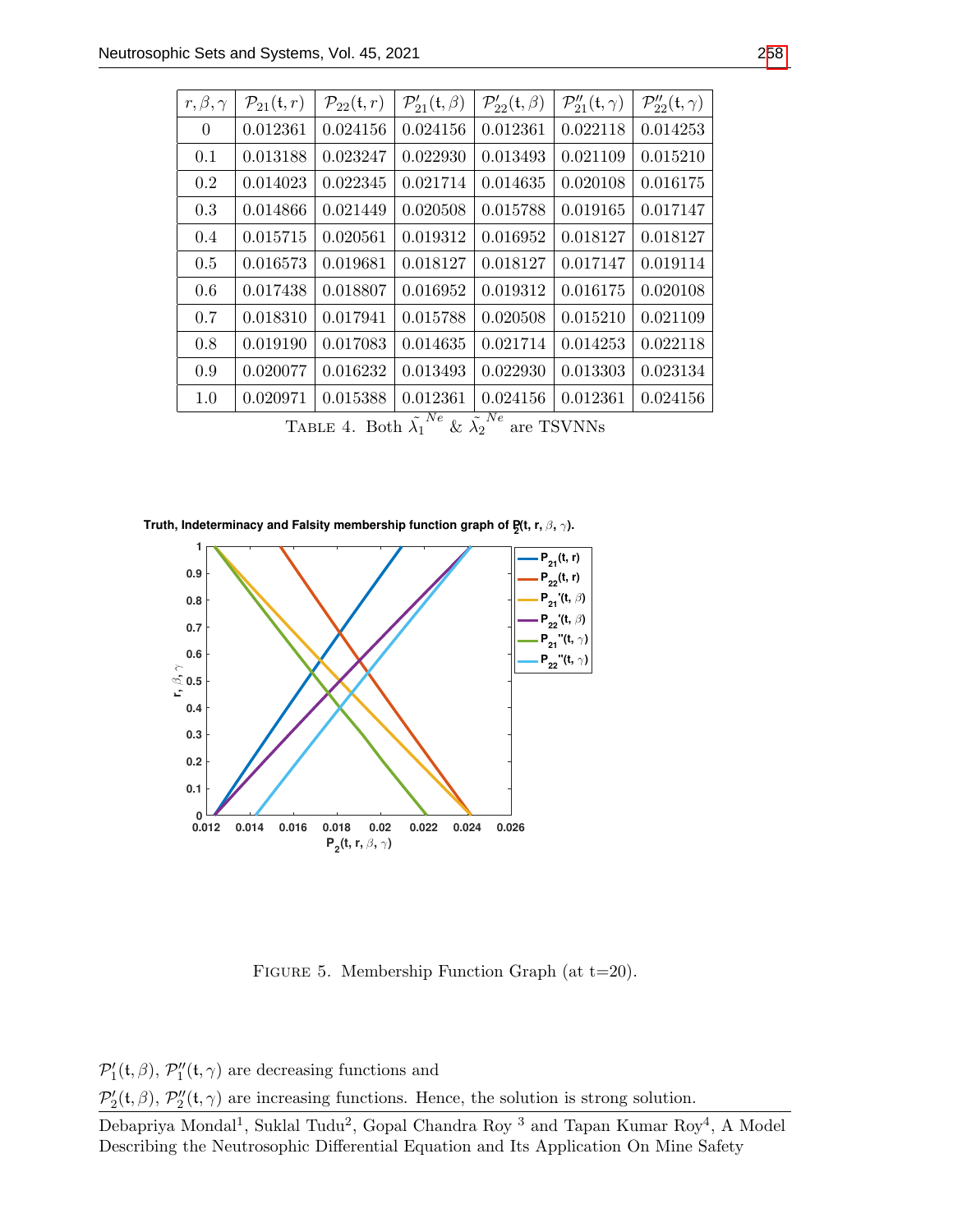#### 9. Conclusion

• NS is a hot research topic and can be applied for solving the mathematical model of uncertainty, vagueness, ambiguity, etc.

• The mining safety model described in this paper with two parameters which satisfies the condition of NDE has got strong solutions.

• The solutions of the three differential equations of the mining safety model have been described via TSVNNs.

• The paper has also proposed numerical experiment and graphical representation of truth, indeterminacy and falsity membership function.

This will promote the future study of trapezoidal single valued neutrosophic numbers.

#### References

- <span id="page-14-0"></span>[1] Lotfi A Zadeh. Fuzzy sets. Information and control, 8(3):338–353, 1965.
- <span id="page-14-1"></span>[2] KT Atanassov. Intuitionistic fuzzy sets vii itkr's session. Sofia, June, 1:983, 1983.
- <span id="page-14-2"></span>[3] Florentin Smarandache. A unifying field in logics: Neutrosophic logic. neutrosophy, neutrosophic set, neutrosophic probability: Neutrosophic logic: neutrosophy, neutrosophic set, neutrosophic probability. Infinite Study, 2003.
- <span id="page-14-3"></span>[4] Suresh Chandra C. R. Bector. Fuzzy Mathematical Programming and Fuzzy Matrix Games. Studies in Fuzziness and Soft Computing. Springer, 1st edition. edition, 2010.
- <span id="page-14-4"></span>[5] Tamalika Chaira. Fuzzy Set and its Extension. The Intuitionistic Fuzzy Set. Wiley, 2019.
- <span id="page-14-5"></span>[6] Sankar Prasad Mondal, Sanhita Banerjee, and Tapan Kumar Roy. First order linear homogeneous ordinary differential equation in fuzzy environment. International journal of pure and applied sciences and technology, 14(1):16, 2013.
- <span id="page-14-6"></span>[7] Sankar Prasad Mondal and Tapan Kumar Roy. First order homogeneous ordinary differential equation with initial value as triangular intuitionistic fuzzy number. Journal of Uncertainty in Mathematics Science, 2014:1–17, 2014.
- <span id="page-14-7"></span>[8] IR Sumathi and V Mohana Priya. A new perspective on neutrosophic differential equation. Infinite Study, 2018.
- <span id="page-14-11"></span>[9] IR Sumathi and C Antony Crispin Sweety. New approach on differential equation via trapezoidal neutrosophic number. Complex & Intelligent Systems, 5(4):417–424, 2019.
- <span id="page-14-8"></span>[10] Nguyen Thi Kim Son, Nguyen Phuong Dong, Hoang Viet Long, Alireza Khastan, et al. Linear quadratic regulator problem governed by granular neutrosophic fractional differential equations. ISA transactions, 97:296–316, 2020.
- <span id="page-14-9"></span>[11] B.S. Dhillon (auth.). Mine Safety: A Modern Approach. Springer Series in Reliability Engineering. Springer-Verlag London, 1 edition, 2010.
- <span id="page-14-10"></span>[12] Wasim Akram Mandal Sahidul Islam. Fuzzy Geometric Programming Techniques and Applications. Springer, 2019.
- <span id="page-14-12"></span>[13] Nguyen Thi Kim Son, Nguyen Phuong Dong, Hoang Viet Long, et al. Towards granular calculus of singlevalued neutrosophic functions under granular computing. Multimedia Tools and Applications, pages 1–37, 2019.